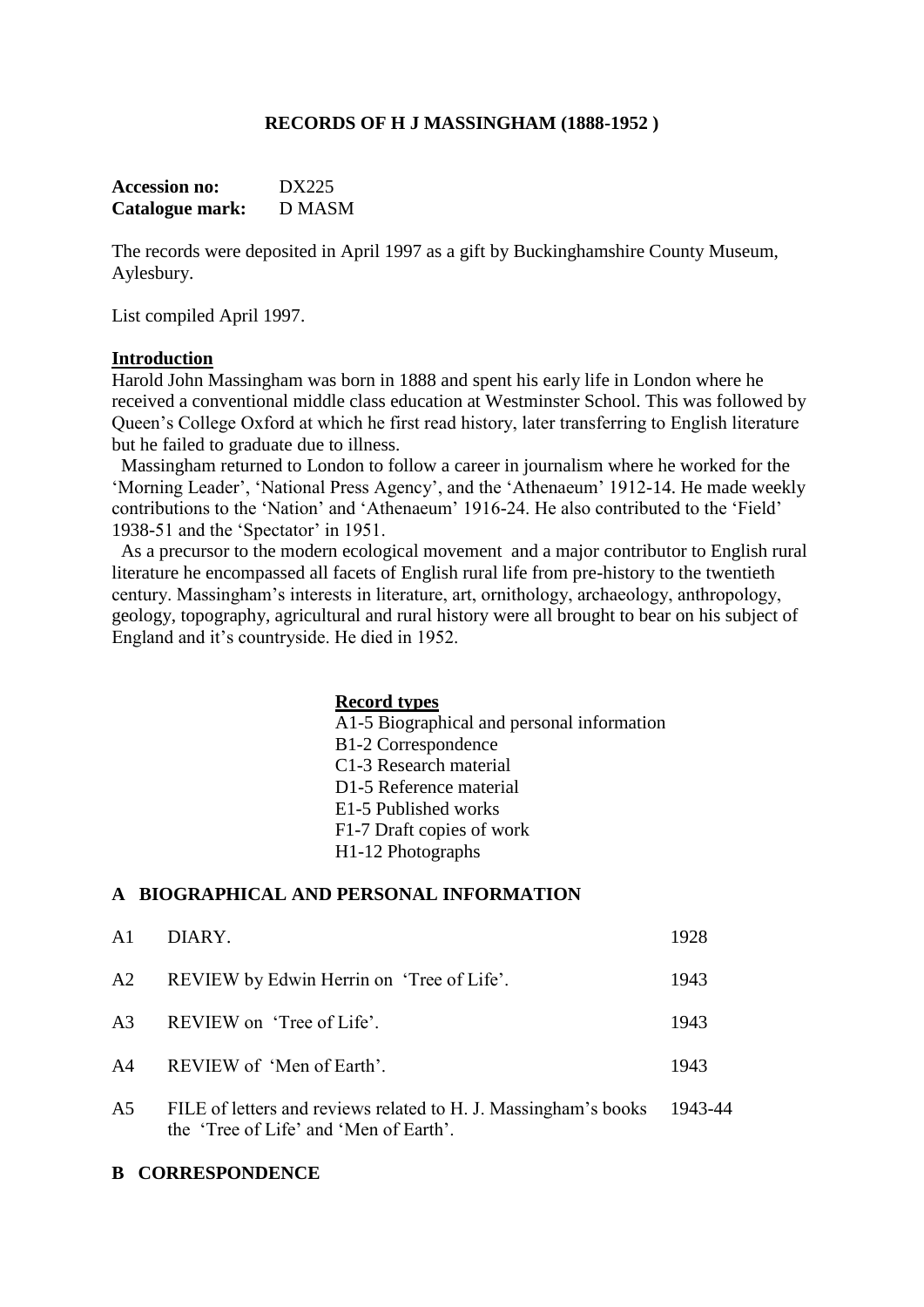| B1                          | LETTERS, Miscellaneous (four items)                                                                                                                                                                                                                                                                                                                                            | 1938                  |  |  |
|-----------------------------|--------------------------------------------------------------------------------------------------------------------------------------------------------------------------------------------------------------------------------------------------------------------------------------------------------------------------------------------------------------------------------|-----------------------|--|--|
| B <sub>2</sub>              | LETTER from H. L. Haynes.                                                                                                                                                                                                                                                                                                                                                      | 1938<br>(May 6)       |  |  |
| C                           | <b>RESEARCH MATERIAL</b>                                                                                                                                                                                                                                                                                                                                                       |                       |  |  |
| C <sub>1</sub>              | FILE of anecdotes.                                                                                                                                                                                                                                                                                                                                                             | $c1930$ 's            |  |  |
| C <sub>2</sub>              | NOTES AND PHOTOGRAPHS on archaeological finds and sites. c1930's                                                                                                                                                                                                                                                                                                               |                       |  |  |
| C <sub>3</sub>              | NOTEBOOK.                                                                                                                                                                                                                                                                                                                                                                      | $c1930$ 's            |  |  |
| <b>D REFERENCE MATERIAL</b> |                                                                                                                                                                                                                                                                                                                                                                                |                       |  |  |
| D <sub>1</sub>              | MAP of Gloucestershire.                                                                                                                                                                                                                                                                                                                                                        | c1930s                |  |  |
| D <sub>2</sub>              | MAP showing 'The Old Way from Basingstoke to Salisbury<br>Plain'.                                                                                                                                                                                                                                                                                                              | $c1930$ 's            |  |  |
| D <sub>3</sub>              | FILE of articles relating to agriculture, correspondence, draft<br>articles by other writers and a booklet entitled 'Soil Fertility<br>as the Basis of Public Health'.                                                                                                                                                                                                         | 1942-57               |  |  |
| D4                          | FILE containing periodicals eg, 'Ministry of Agriculture and<br>Fisheries County Garden Produce Central Committee', 'The<br>Inland Waterways Association', 'Rural Economy' and<br>'Growers' Gazette'. Also booklets eg, 'The Full<br>Development of Agriculture' and 'The Manure Notebook'.<br>Also draft articles by other writers, articles, leaflets and<br>correspondence. | 1943-47               |  |  |
| D <sub>5</sub>              | BOOKLET 'Dry Stone Dyking' by Colonel F. Rainsford-Hannay. 1944                                                                                                                                                                                                                                                                                                                |                       |  |  |
| <b>PUBLISHED WORKS</b><br>E |                                                                                                                                                                                                                                                                                                                                                                                |                       |  |  |
| E1                          | FILE of articles.                                                                                                                                                                                                                                                                                                                                                              | 1918-23               |  |  |
| E2                          | FILE of articles.                                                                                                                                                                                                                                                                                                                                                              | 1922-23               |  |  |
| E3                          | SCRAPBOOK of articles and draft articles.                                                                                                                                                                                                                                                                                                                                      | 1924                  |  |  |
| E4<br>E <sub>5</sub>        | <b>ARTICLE 'Birds and Civilization'.</b><br>ARTICLE 'The Great Grey Seal'.                                                                                                                                                                                                                                                                                                     | $c1930$ 's<br>c1930's |  |  |

# **F DRAFT COPIES OF WORK**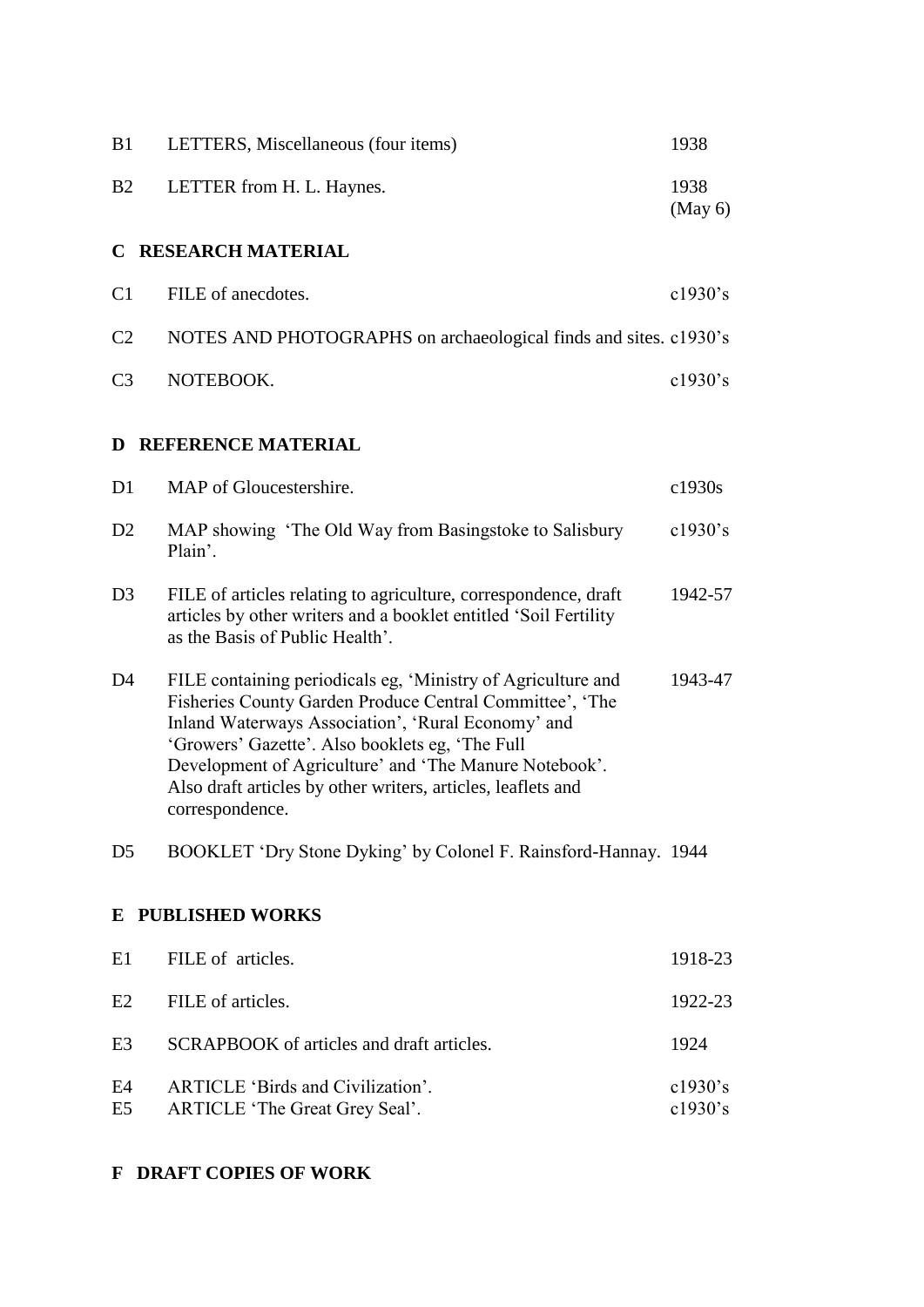| F1             | FILE of draft stories entitled 'The Country Comedy'. | $c1930$ 's  |
|----------------|------------------------------------------------------|-------------|
| F2             | ARTICLE 'The Carrion Crows of London'.               | $c1930$ 's  |
| F <sub>3</sub> | FILE of stories.                                     | $c1930$ 's  |
| F4             | ARTICLE 'The Desolation of Africa'.                  | $c1930$ 's  |
| F <sub>5</sub> | ARTICLE 'World of Books'.                            | $c1930$ 's  |
| F <sub>6</sub> | FILE of stories and correspondence.                  | $c1930$ 's  |
| F7             | ARTICLE 'The Season of Silence'.                     | c $1930$ 's |

## **H PHOTOGRAPHS**

| H1<br>H2       | PHOTOGRAPH of Langford Oxon, Gloucestershire.<br>PHOTOGRAPHS, miscellaneous, relating to agriculture eg,<br>ploughs, people at work. (Some by C.F. Snow). | c1940's<br>$c1940$ 's |
|----------------|-----------------------------------------------------------------------------------------------------------------------------------------------------------|-----------------------|
| H <sub>3</sub> | PHOTOGRAPHS of Cotswold Crafts.                                                                                                                           | c1940's               |
| H <sub>4</sub> | PHOTOGRAPH possibly from Massingham's house Aylesbury,<br>Buckinghamshire.                                                                                | $c1940$ 's            |
| H <sub>5</sub> | PHOTOGRAPH of a cottage in Broad Campden, Gloucestershire. c1940's                                                                                        |                       |
| H <sub>6</sub> | PHOTOGRAPHS of the 'Eight Bells' in Chipping Campden,<br>(three items).                                                                                   | c1940's               |
| H7             | PHOTOGRAPH of cottages at Bibury, Gloucestershire.                                                                                                        | $c1940$ 's            |
| H <sub>8</sub> | PHOTOGRAPH of 'Fish' memorial stone, Blockley.                                                                                                            | $c1940$ 's            |
| H <sub>9</sub> | PHOTOGRAPHS relating to flax.                                                                                                                             | $c1940$ 's            |
| H10            | PHOTOGRAPHS of Fontmell Magna and Fontmell<br>Down (two items).                                                                                           | $c1940$ 's            |
| H11            | PHOTOGRAPHS showing landscapes (seven items).                                                                                                             | $c1940$ 's            |
| H12            | PHOTOGRAPHS of archaeological objects and sites eg Avebury, c1940's<br>Bratton Castle and Merlin's Mount, Marlborough.                                    |                       |

## Associated Material

Museum objects 51/13M - 51/258M (agricultural hand tools and other agricultural objects).